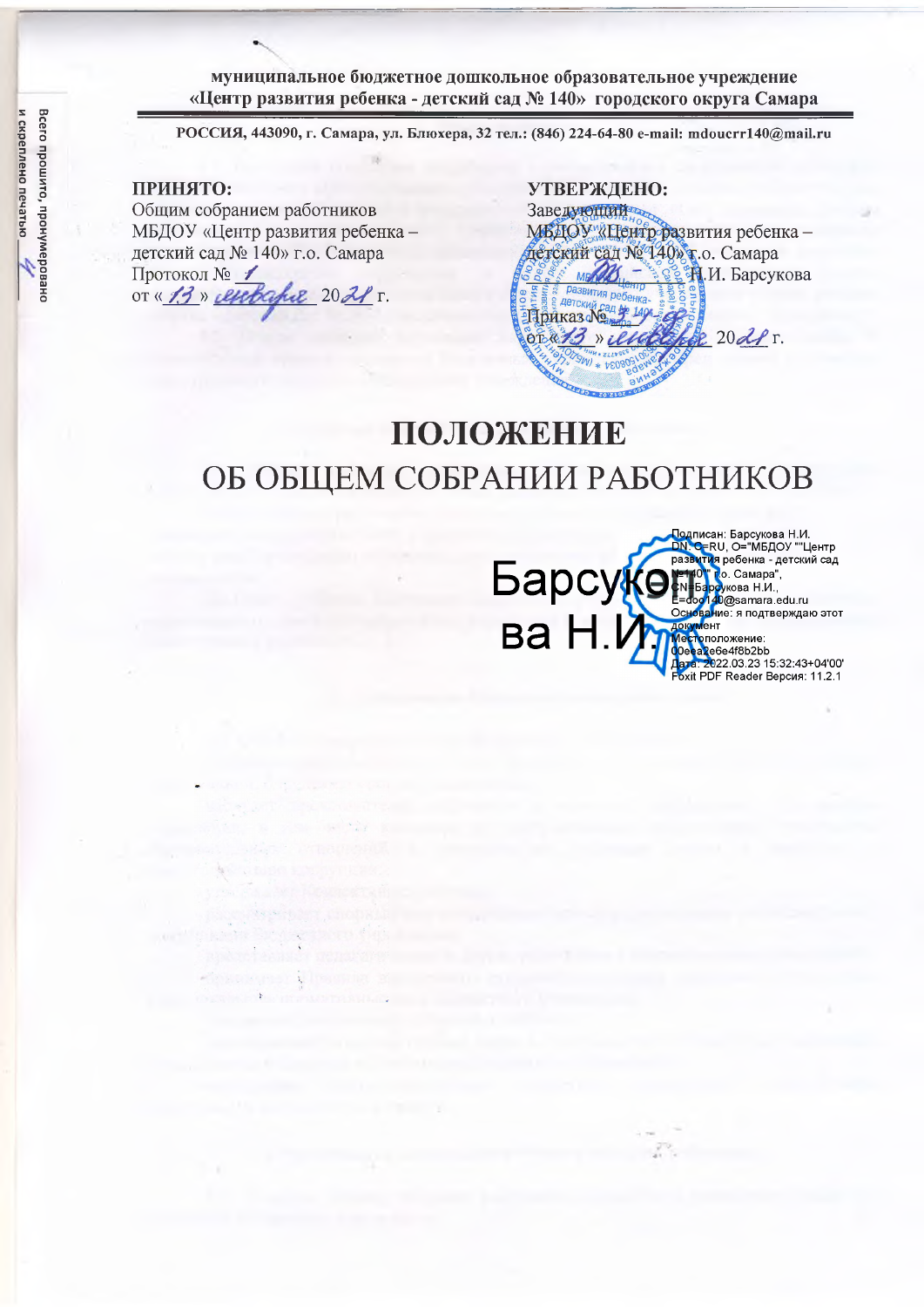1.1. Настоящее Положение об Общем собрании трудового коллектива (далее пожение) разработано для муниципального бюджетного дошкольного образовательного реждения «Центр развития ребенка - детский сад № 140» городского округа Самара глее - ДОУ) в соответствии с Федеральным законом от 29.12.2012 N 273-ФЗ "Об разовании в Российской Федерации», Приказом Министерства образования и науки ссийской Федерации от 30.08. 2013 № 1014 «Об утверждении Порядка организации и члествления образовательной деятельности по основным общеобразовательным ограммам - образовательным программам дошкольного образования», Коллективным говором, Уставом ДОУ, настоящим Положением.

1.2. Общее собрание трудового коллектива является коллегиальным органом равления ДОУ и осуществляет общее руководство ДОУ.

1.3. Общее собрание трудового коллектива представляет интересы трудового коллектива W. В состав Общего собрания трудового коллектива входят все работники ДОУ.

1.4. Общее собрание трудового коллектива ДОУ возглавляется председателем.

1.5. Решения Общего собрания трудового коллектива ДОУ, принятые в пределах его тномочий и в соответствии с законодательством, обязательны для исполнения инистрацией ДОУ, всеми членами коллектива.

1.6. Изменения и дополнения в настоящее Положение вносятся Общим собранием плового коллектива Бюджетного учреждения и принимают на его заседании.

1.7. Срок данного Положения не ограничен. Положение действует до принятия нового.

### Основные задачи Общего собрания трудового коллектива  $2.$

2.1. Общее собрание трудового коллектива ДОУ содействует осуществлению равленческих начал, развитию инициативы трудового коллектива.

22. Общее собрание трудового коллектива ДОУ реализует право на самостоятельность в решении вопросов, способствующих оптимальной организации образовательного после и финансово-хозяйственной деятельности.

2.3. Общее собрание трудового коллектива ДОУ содействует расширению постальных, демократических форм управления и воплощения в жизнь государственнопественных принципов.

#### Компетенция Общего собрания трудового коллектива  $3.$

3.1. Принятие Устава ДОУ, изменений в Устав.

3.2. Принятие локальных нормативных актов ДОУ, затрагивающих права обучающихся с анников) и работников ДОУ, необходимых изменений и дополнений в локальные плативные акты.

3.3. Избрание представителей в Совет ДОУ прямым открытым голосованием, педеление срока его полномочий.

3.4. Утверждение Коллективного договора.

3.5. Рассмотрение спорных или конфликтных ситуаций, касающихся отношений между ботниками ДОУ.

В. Представление педагогических и других работников к различным видам поощрений.

3.7. Принятие Правил внутреннего трудового распорядка ДОУ.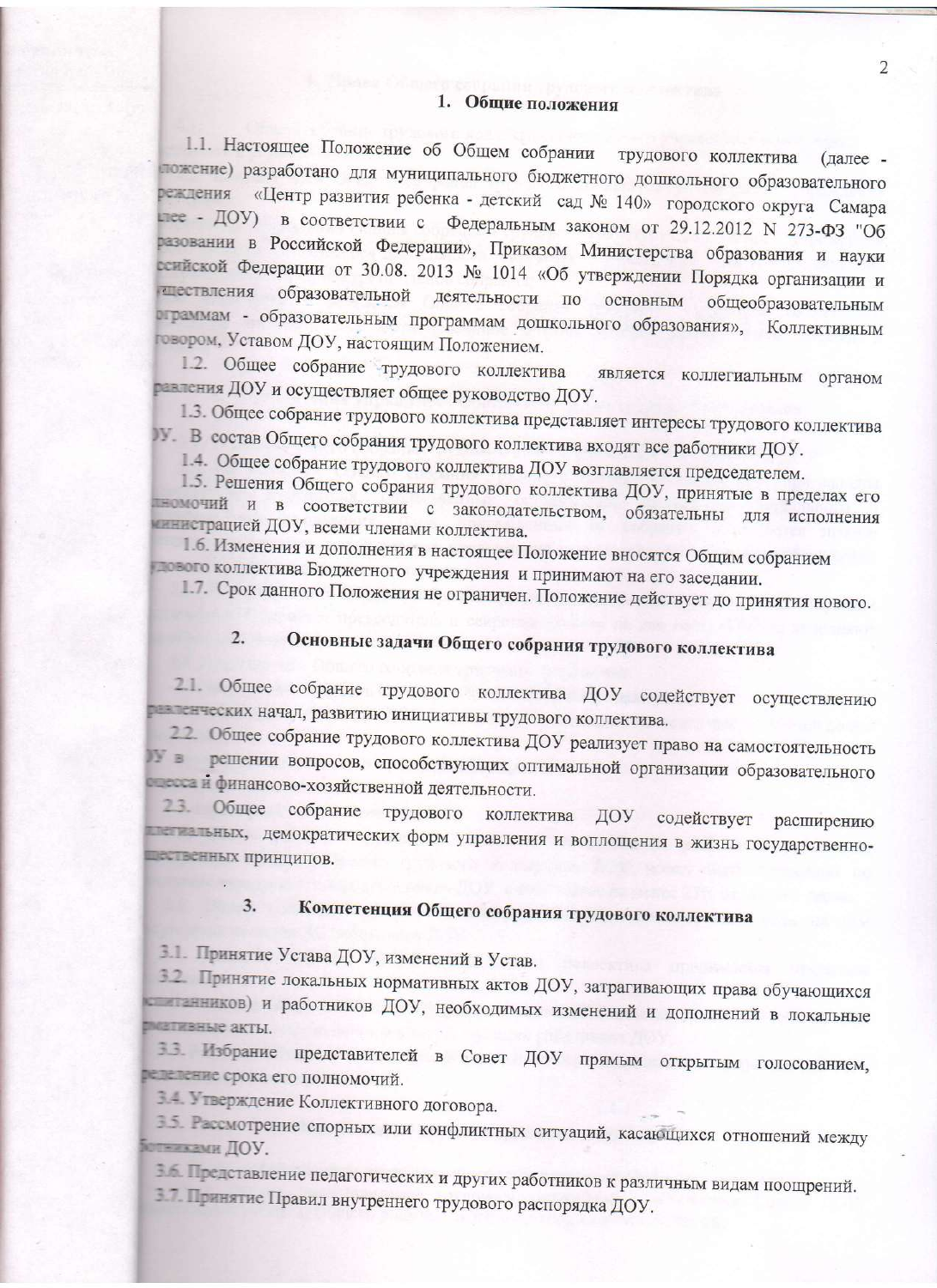### 4. Права Общего собрания трудового коллектива

en l Общее собрание трудового коллектива Бюджетного учреждения имеет право: <u>в политик, в поравлении.</u>

член Общего собрания трудового коллектива Бюджетного учреждения **PERSONAL** 

последния Общим собранием трудового коллектива Бюджетного учреждения в сающегося деятельности бюджетного учреждения, если его предложение ников собрания; содной трети членов собрания;

с решением Общего собрания трудового коллектива Бюджетного свое мотивированное мнение, которое должно быть занесено в

## Е ОТ ВИЗАЦИЯ управления Общим собранием трудового коллектива

Общего собрания трудового коллектива входят все работники ДОУ.

последние Общего собрания трудового коллектива могут быть приглашены тередителя, общественных организаций, органов муниципального и управления. Лица, приглашенные на собрание, пользуются правом полоса, могут вносить предложения и заявления, участвовать в обсуждении и по последник в их компетенции.

на председения Общего собрания трудового коллектива из его состава открытым председатель и секретарь сроком на два года, которые исполняют на собщественных началах.

на при политички общего собрания трудового коллектива:

техтельность Общего собрания трудового коллектива;

т работников ДОУ о предстоящем заседании не менее чем за 30 дней до его

проведение заседания;

Повестку дня;

выполнение решений.

собрание трудового коллектива собирается не реже двух раз в год. собрание трудового коллектива ДОУ может быть проведено по на по пли работников ДОУ в количестве не менее 25% от общего числа.

последние трудового коллектива считается правомочным, если на нем **В Видеое 2/3 работников ДОУ.** 

Общего собрания трудового коллектива принимается открытым **URIGERY** 

Общего собрания трудового коллектива считается принятым, если за него на в тем не половины присутствующих работников ДОУ.

последние общего собрания трудового коллектива обязательно к исполнению для всех не на примечания доу,

### Взаимосвязь с другими органами самоуправления

не организует взаимодействие с другими органами самоуправления: представителей трудового коллектива в заседаниях Совета ДОУ, последно родительского собрания, Совета Родителей;